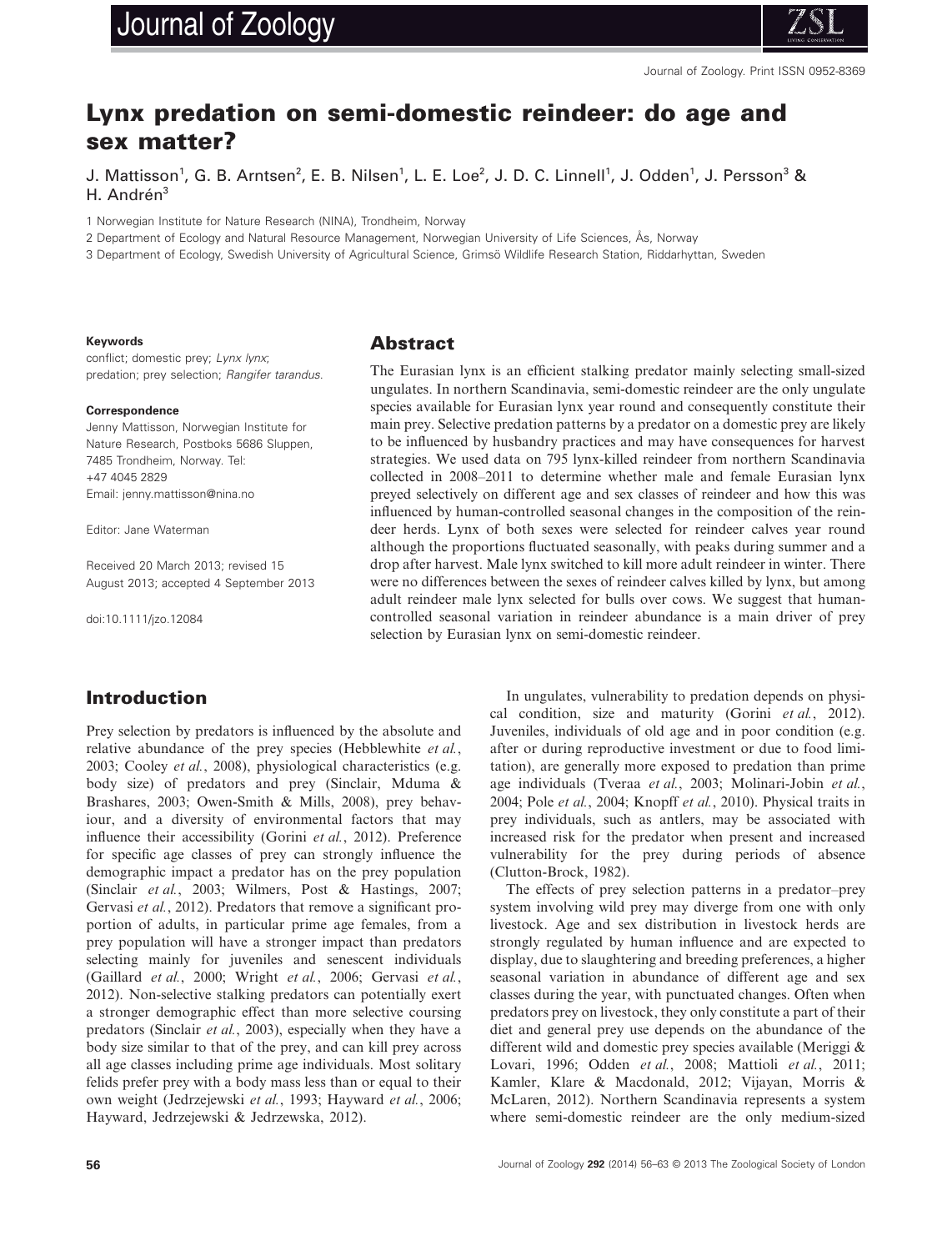ungulate species occurring year round in significant numbers (Mattisson *et al.*, 2011b). Consequently, reindeer is the main prey in the diet of most carnivores in the region (Swenson & Andrén, 2005). The reindeer husbandry area covers about 40 and 50% of Sweden and Norway, respectively, where about 250 000 and 230 000 semi-domestic reindeer graze freely (largely unattended). The demographic structure in semidomestic reindeer herds is highly skewed towards adult cows to permit maximum harvest yields, and a large proportion of the herds are harvested yearly (20–30%), with the offtake consisting mainly of calves [Reindeer Husbandry Administration (Norway); Sámi Parliament (Sweden)]. The Eurasian lynx *Lynx lynx* is widespread in the reindeer husbandry area and the inclusion of reindeer in lynx diet is substantial (70% in Mattisson *et al.*, 2011b; see also Haglund, 1966; Pedersen *et al.*, 1999). Lynx predation may have a large impact on reindeer husbandry with up to 15% estimated annual losses (Swenson & Andrén, 2005; Hobbs *et al.*, 2012). There is a legal requirement in Scandinavia that depredation should be fully compensated (Zabel & Holm-Müller, 2008; Mattisson *et al.*, 2011b); however, because of an extensive herding practices only a small proportion of the animals lost are actually verified as being killed by predators. Therefore, compensation payments are largely based on an estimation of the extent of predation. Increased knowledge on selection of killed reindeer is important to enable a compensation system that more accurately determines which losses are likely to be due to predation, and where possible compensate for actual impact on production rather than simple per capita losses. The age and sex selection of reindeer by lynx may also create consequences for the breeding strategies of the herders.

Here we study if lynx select certain age and sex classes of reindeer based on data from 795 kills made by 32 Global Positioning System (GPS)-marked lynx in northern Scandinavia. From the low body size ratio between lynx (F:17 kg, M:22 kg) and semi-domestic reindeer (F:65 kg, M:90 kg), we predicted a high proportion of calves in lynx diet, especially during summer when their abundance is high (before harvest), and that lynx preying on adult reindeer will select the smaller female reindeer (cows) over the larger males (bulls).

### **Materials and methods**

#### **Study areas**

The study was conducted in Troms and Finnmark counties (69°00'–70°10'N, 19°90'–25°00'E) in Norway and in the Laponia ecosystem centred on Sarek National Park (67°00'N, 17°40'E) in Sweden (Fig. 1). Northern Norway is characterized by a coastal alpine climate. Alpine tundra dominates the area followed by mountain birch forest *Betula pubescens* and small patches of pine forest *Pinus sylvestris* along the coast and in some of the valleys. Sarek is characterized by a continental climate and the main vegetation is alpine tundra at higher elevations, sparse mountain birch forest in valleys and hillsides, and mixed conifer forest *Pin. sylvestris*, *Pic. abies* at lower elevations. All areas are usually snow covered from November to May.



**Figure 1** Map of Scandinavia (Sweden and Norway) showing the areas of data collection on reindeer killed by Eurasian lynx *Lynx lynx* in 2008–2011. The dotted line indicates the approximate southern border of the reindeer husbandry area in Norway and Sweden.

Semi-domestic reindeer are managed exclusively and extensively by the indigenous Sámi people in the study area, and the ungulate community is dominated by semi-domestic reindeer across the study areas. The reindeer are moved seasonally between winter and summer ranges. Migration is a combination of natural seasonal movements and active herdinginduced movements. Densities are generally high but with large spatial and temporal variation (Ims *et al.*, 2007; Tveraa *et al.*, 2007). Average regional densities in our study areas are 1–16 reindeers/km2 (Mattisson *et al.*, 2011b). Free-ranging sheep are present during summer in the Norwegian part of the study area but only contribute to 7% of lynx diet (Mattisson *et al.*, 2011b). Moose *Alces alces* are the only wild ungulates occurring in significant numbers, but are not considered a prey for lynx because of its large size. Roe deer, the main prey of lynx in southern Scandinavia (Odden, Linnell & Andersen, 2006), are only found at extremely low densities in some few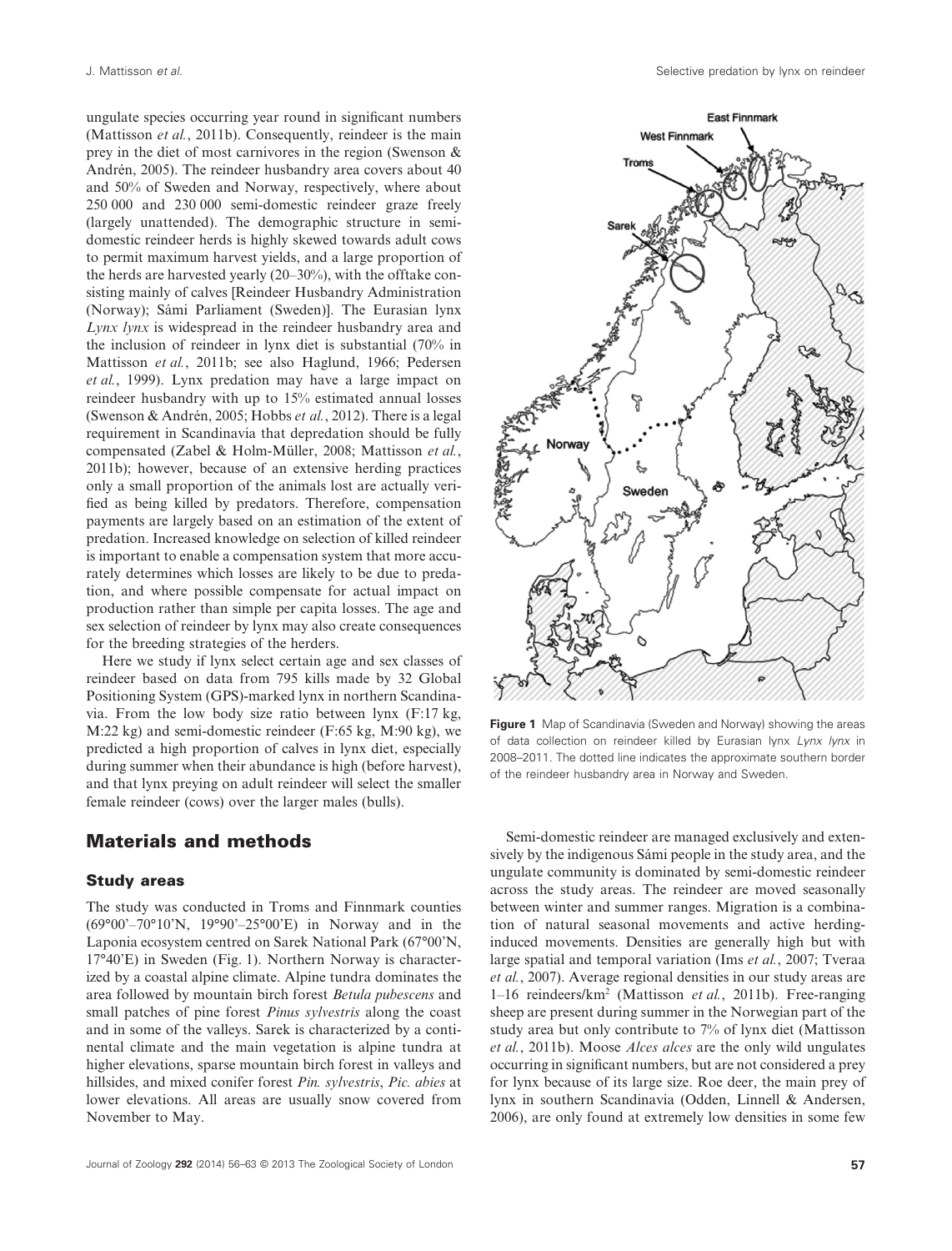**Table 1** Reindeer killed by lynx *Lynx lynx* (*N* = 795) in northern Scandinavia between 2008 and 2010 separated by lynx sex and season

|                      | Female lynx         |               | Male lynx |        |       |
|----------------------|---------------------|---------------|-----------|--------|-------|
| Reindeer category    | Summer <sup>a</sup> | Winterb       | Summer    | Winter | Total |
| Calves (females)     | $\mathcal{P}$       | 9             | 5         | 9      | 25    |
| Calves (males)       | 6                   | 3             | 8         | 9      | 26    |
| Calves (unknown sex) | 144                 | 44            | 148       | 19     | 355   |
| Adult (cows)         | 13                  | 16            | 16        | 27     | 72    |
| Adult (bulls)        |                     | $\mathcal{P}$ | 13        | 18     | 34    |
| Adult (unknown sex)  | 85                  | 18            | 57        | 11     | 171   |
| Unknown age and sex  |                     | 75            |           | 37     | 112   |

<sup>a</sup>1 May to 31 October.

<sup>b</sup>1 November to 30 April.

low-lying coastal areas and can therefore be regarded as functionally absent. Mountain hare *Lepus timidus*; tetraonids *Lagopus* spp., *Tetrao* spp.; red fox *Vulpes vulpes*; and small rodents *Clethrionomys* spp., *Microtus* spp. *and Lemmus lemmus* are alternative prey species for lynx (Mattisson *et al.*, 2011b).

#### **Animal capture**

Lynx were equipped with GPS collars after being darted from a helicopter and immobilized with medetomidine-ketamine, following pre-established protocols (Arnemo, Evans & Fahlman, 2011). We used GPS collars that either transferred data via the GSM network or with VHF/UHF data download in the field (GPS plus mini, Vectronic Aerospace GmbH, Berlin, Germany). The handling protocols were approved by the respective national ethics committees and wildlife management authorities.

#### **Lynx-killed reindeer**

Lynx-killed reindeer (Table 1, *n* = 795) were found during predation studies on 32 different lynx (18 adult females, 13 adult males and one 1-year-old male) in 2008–2011 by conducting field visits to clusters of GPS locations (see Mattisson *et al.*, 2011b for details). The age and sex of the reindeer were determined in the field whenever possible based on morphological criteria (body size, fur length and coloration, external genitals, antler size and shape). Scavenging is intense in parts of the area (Mattisson *et al.*, 2011a) occasionally resulting in few prey remains at the time of detection, such that age and sex were difficult to determine. We classified the reindeer as either calves (0–1 year), adults (>1 year) or of unknown age. The year was divided into summer (1 May to 31 October) and winter (1 November to 30 April). The summer period was chosen to completely include the pulse of availability of neonatal reindeer. A reindeer calf during summer was easy to separate from reindeer >1 year even when only part of the skin or hair was found because the colour and texture of the pelt are very different from adult reindeer. As a result, we did not have any reindeer of unknown age in summer. For winter, we excluded killed reindeer with unknown age from the analyses

 $(n = 112)$ . Small-sized summer calves may have been undetected during field visits because of few remains and total removal by scavengers, which may result in an underestimation of calves among lynx-killed reindeer. However, more than a fourth of the lynx kills found in summer were prey smaller than a reindeer calf (e.g. hare, ptarmigan; Mattisson *et al.*, 2011b), and the relatively long handling times even for calves (1.6 days in summer when calves are small compared with 2.6 days for adult reindeer; Odden *et al.*, 2010) suggest that the potential bias towards adult reindeer is rather low.

It was more difficult to determine sex than age of the reindeer, so sex was only known for 185 of the remaining 683 reindeer. We did not expect the likelihood of finding a killed reindeer with known sex to be skewed towards either sex (both sexes have antlers) or differentially effected by scavengers, and we concluded that analyses could still be performed even though a majority of kills were of unknown sex.

#### **Reindeer population**

The composition of winter herds after harvest (calves, adult bulls and cows) is reported annually on 31 March for each reindeer district, together with registered harvest data, to the responsible administration units for reindeer management (Reindeer Husbandry Administration: http://www.reindrift .no/?id=948&subid=0, 2007–2010; Sámi Parliament: http:// www.sametinget.se/7284, 2007–2009). Each year between October and December, an average of 20–30% of the herd is harvested with the majority of the harvested reindeer being calves (∼70%). Based on the reindeer districts in which the lynx-killed reindeer were found  $(n = 19)$ , the reported proportions of calves were 9–33% after harvest. Among reindeer >1 year, the proportion of cows were 77–96% and bulls 4–23%. However, the accuracy of these numbers varies among districts and years (Fauchald *et al.*, 2004; Herfindal *et al.*, 2011). Summer distributions were not available, but even though the proportion of cows having calves vary among years and districts and depend on the age structure among females (Helle & Kojola, 1993; Tveraa *et al.*, 2003, 2007), the proportion of calves in summer can never exceed 49% (96% cows in winter herd, each getting one calf gives a theoretical maximum of 49% calves in summer herd). A 1:1 sex ratio in newborn calves is expected (Kojola & Eloranta, 1989), but this ratio will be skewed towards females after harvest because slaughter is strongly biased towards male calves.

#### **Statistical analysis**

We used chi-square tests to analyse differences in the distribution of age (calf, adult) or sex of reindeer (F, M) between seasons (summer, winter) and sex of lynx (F, M).

To reduce possible bias (due to low accuracy in the data) when analysing selection of reindeer killed by lynx, we avoided directly using the reported composition in the comparisons. Instead, we compared the 95% confidence intervals (CIs) for the proportions among the kills with the range of reported age and sex distributions of the semi-domestic reindeer populations in winter. If there is an overlap between the 95%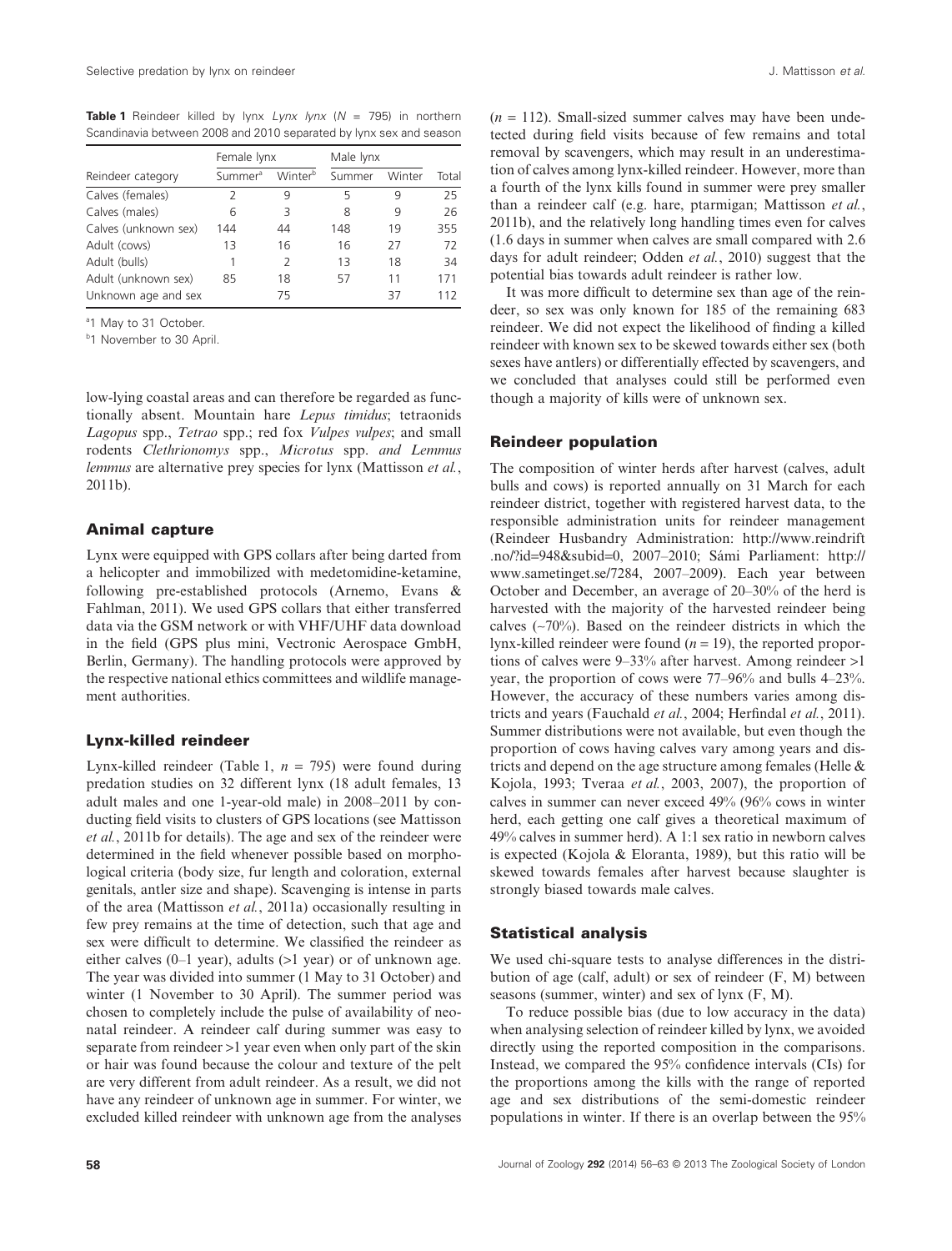

**Figure 2** Yearly distribution of the proportion of calves among reindeer killed by lynx *Lynx lynx* in Scandinavia in 2008–2011. Dots represent the summarized proportions per calendar month, and a generalized additive model (GAM) with cubic regression spline was used to fit the smoothing curve, here shown with two standard error bands. The optimal amount of smoothing was estimated using a cross-validation.

CI and the reported or estimated proportion, then there is neither selection nor avoidance.

# **Results**

Calves composed a higher proportion of all lynx-killed reindeer in summer (62%; see Table 1 for all sample sizes) compared with winter (50%,  $\chi^2 = 8.3$ , d.f. = 1,  $P = 0.004$ ) with a peak in July–September (Fig. 2). Overall, the proportion of calves among killed reindeer did not differ between female and male lynx ( $\chi^2$  = 0.3, d.f. = 1, *P* = 0.57). However, when analysing the summer and winter seasons separately, male lynx killed a lower proportion of calves (40%) than female lynx (60%) in winter (Fig. 3;  $\chi^2 = 7.4$ , d.f. = 1, *P* = 0.007), while there was no difference between the sexes in summer (Fig. 3;  $\chi^2$  = 0.95, d.f. = 1,  $P = 0.33$ ). The lower limit of the 95% CI for the proportion of calves among lynx-killed reindeer in summer was higher than the theoretical maximum proportion of calves in the population (49%) for both female and male lynx (Fig. 3). In winter, the 95% CI for female lynx was well above the highest proportion of calves reported from all reindeer districts in the study area (33%), while the lower CI for male lynx slightly overlapped with the upper range (Fig. 3). This suggests that lynx in our study area actively selected reindeer calves in both seasons in most areas.

Considering only adult reindeer (≥1 year), female lynx killed a much lower proportion of bulls (9%) than male lynx did (42%; Fig. 4,  $\chi^2$  = 9.4, d.f. = 1, *P* = 0.002). The lower 95% CI for bulls killed by male lynx was above the range of reported proportions of bulls (4–23%) in the standing popu-



**Figure 3** Proportion of calves among reindeer killed by lynx *Lynx lynx* in northern Scandinavia in 2008–2011 separated by lynx sex and season. The grey polygon represents the range of reported calf proportions in winter herds among the relevant reindeer districts, the striped line shows the maximum proportion of calves in summer herds, and error bars are Clopper–Pearson 95% confidence intervals (CIs). A lower CI above the reported range implies selection for calves by the lynx.

lations, while the 95% CI of bulls killed by female lynx overlapped the reported range (Fig. 4). This suggests that male lynx selected for bulls, whereas female lynx did not select for any sex. The sex ratio of killed calves did not differ between male and female lynx (Fig. 4;  $\chi^2 = 1.6$ , d.f. = 1,  $P = 0.69$ ), and after pooling male and female lynx the sex ratio of reindeer calves killed by lynx did not differ from the expected 1:1 sex ratio ( $\chi^2 = 0.02$ , d.f. = 1,  $P = 0.89$ ).

# **Discussion**

Lynx predation patterns on semi-domestic reindeer differed seasonally and with respect to sex and age of both predator and prey, further influenced by seasonal human-controlled variation in reindeer herd composition, especially in the availability of calves. While a selection for calves was detected, lynx still killed a large proportion of adults more than twice their own size. The magnitude of the actual losses of reindeer to predators as well as the design of the compensation system (Zabel & Holm-Müller, 2008; Næss *et al.*, 2011) is hotly debated in Scandinavia. Knowledge of selection for sex and age is a prerequisite to address the demographic effect of lynx on semi-domesticated reindeer, with consequences for both harvest strategies and the compensation system.

Felids generally attempt to minimize risks associated with predation by targeting easier prey (Owen-Smith & Mills, 2008;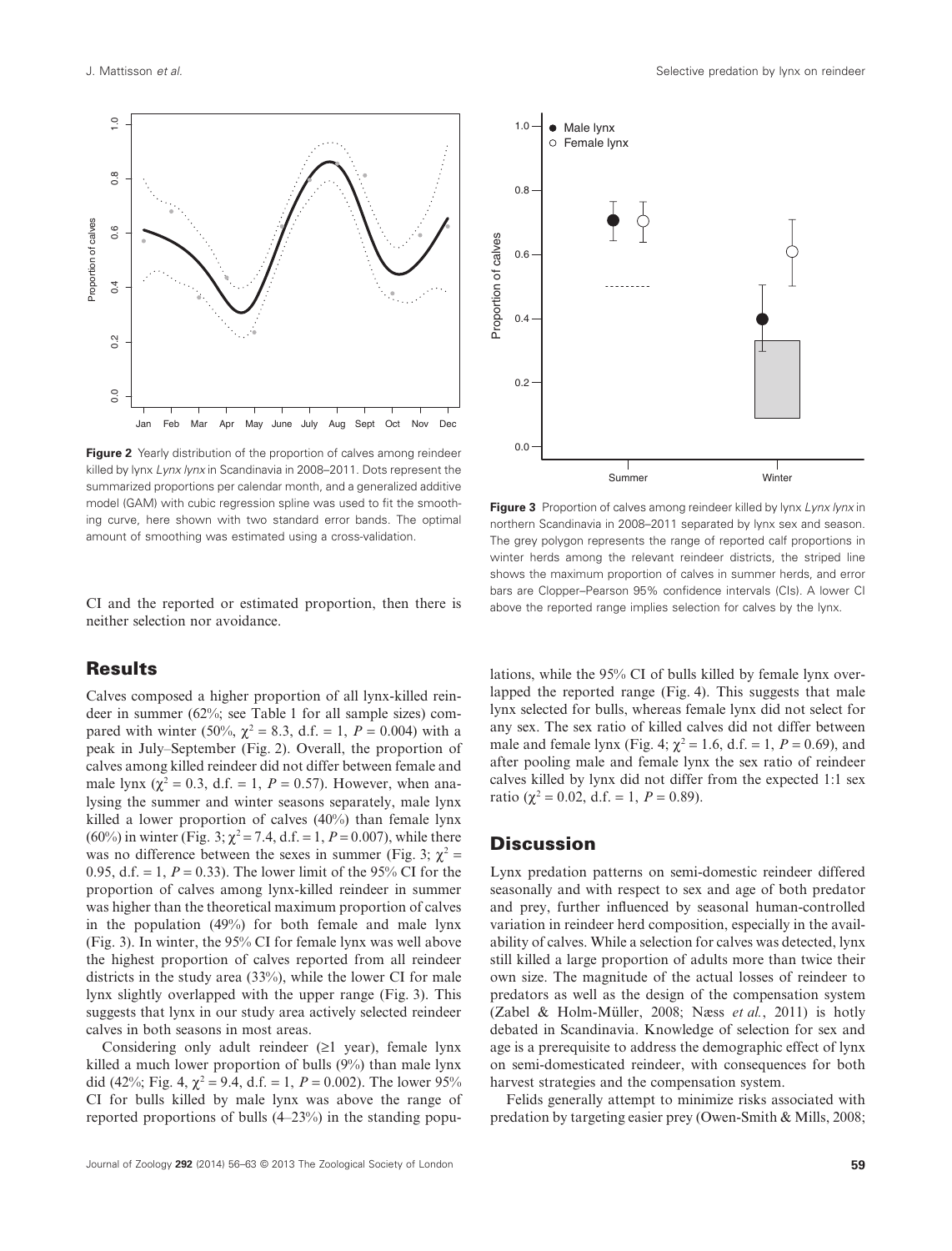

**Figure 4** Proportion of bulls among reindeer killed by lynx *Lynx lynx* in northern Scandinavia in 2008–2011 separated by male and female lynx and the age of reindeer. The grey polygon represents the range of reported bull proportions (adults only) in winter herd among relevant reindeer districts, the striped line shows the expected proportion of males among newborn calves, and error bars are Clopper–Pearson 95% confidence intervals (CIs). A lower CI above the reported range implies selection for bulls/male calves by the lynx.

Knopff *et al.*, 2010). Each prey category requires not only a different effort to kill, but also represents a different gain in terms of food biomass. A predator is expected to select for the most profitable prey considering encounter rate, hunting success and risk of injuries (Mattioli *et al.*, 2011). Eurasian lynx are distributed across large parts of Scandinavia, and outside the reindeer husbandry area they mainly prey on roe deer (Odden *et al.*, 2006). The body size of adult roe deer (20–25 kg) and lynx is rather similar, and lynx do not select for roe deer calves (Okarma *et al.*, 1997; Molinari-Jobin *et al.*, 2002; Mejlgaard *et al.*, 2013). In contrast, we demonstrate that lynx preying on the much larger reindeer did select for calves year round, a pattern previously observed also for the larger red deer *Cervus elaphus* (Okarma *et al.*, 1997). Still, almost half of the killed reindeer were older than 1 year, suggesting that the risk involved in preying on adults may be lower than expected based on the body size of reindeer, possibly an effect of the semi-domestic nature of the reindeer. This is further supported by the short time lynx spend on each reindeer kill site (∼2 days; Odden *et al.*, 2010) relative to the size of the prey, and leads us to reject the presumption that lynx would kill larger animals to gain more biomass per unit of hunting effort (cf. Mattson, 2007). Considering a daily food requirement of ∼1.7 kg for lynx (Andrén *et al.*, 2011), even a winter calf (∼40 kg) should be sufficient for several days of feeding.

Calf predation peaked in July and August when calves are still small and highly vulnerable. The sudden drop in proportion of calves killed in October coincides with the start of the annual harvest of reindeer (October–January). The proportion of calves harvested are very high (∼70%), likely decreasing the relative availability of calves for the lynx.

The proportion of bulls among adult reindeer in the male lynx diet were higher than expected from availability, suggesting selection for reindeer bulls even though bulls are four times the size of a male lynx. If caused by exhaustion from rutting activities, bulls should be preferred from the end of the rutting season in October/November until the onset of new plant growth next spring (cf. Pole *et al.*, 2004; Knopff *et al.*, 2010). However, no bulls were found killed by lynx after or during the rutting season (all were killed between January and July; Supporting Information Table S1), suggesting other causes for the selection (Molinari-Jobin *et al.*, 2004). Reindeer bulls lose their antlers in November–December while cows retain theirs until early summer after the calves are born. It could be speculated that lynx avoid attacking prey with protective antlers due to the risk of injures as the absence of confirmed lynx-killed bulls coincided with the time when bulls have shed the velvet from their antlers and have the most efficient weaponry. Cows were preyed upon more or less year round regardless of where they were in their antler cycle, indicating that the smaller female antlers may not be sufficient to deter the lynx. An alternative explanation could be that the observed selection for bulls by male lynx was not an active choice but more a reflection of an increased encounter rate with bulls at some spatio-temporal scales (Gorini *et al.*, 2012). During calving, cows are drawn to higher grounds (Mårell & Edenius, 2006) mainly as an anti-predator strategy against forest-dwelling predators, while bulls gather in small groups below the treeline, selecting for the best forage. Lynx in mountainous areas of northern Scandinavia select for the birch forest band just below the treeline (Rauset *et al.*, 2013), which may increase the likelihood of encountering a bull over a cow during parts of the year even though cows are generally more abundant. However, as we have no data on habitat use or sexual segregation in reindeer, this remains a speculation.

Consequences of intensive lynx predation in this predatorlivestock system (Mattisson *et al.*, 2011b) may influence both the harvest strategies of the reindeer herders and the demography and dynamics of the prey population. High losses of adult reindeer may impair the reindeer herders' ability to freely select for the best breeding individuals (simply by reducing the number they can select from), which can result in a tendency to build larger herds to buffer against uncertainties (Næss *et al.*, 2011). On the other hand, high losses of calves may reduce the annual offtake as the harvest target calves. Although we observed a selection for reindeer calves by lynx, the proportion of adults among the killed reindeer were still substantial (even if considering a possible overestimation of adults due to a higher probability of failing to find killed calves), accentuating the potential ability of lynx to affect reindeer population growth (Gervasi *et al.*, 2012). However, lynx predation on semi-domestic reindeer may be, at least partly, compensatory to other sources of mortality. Large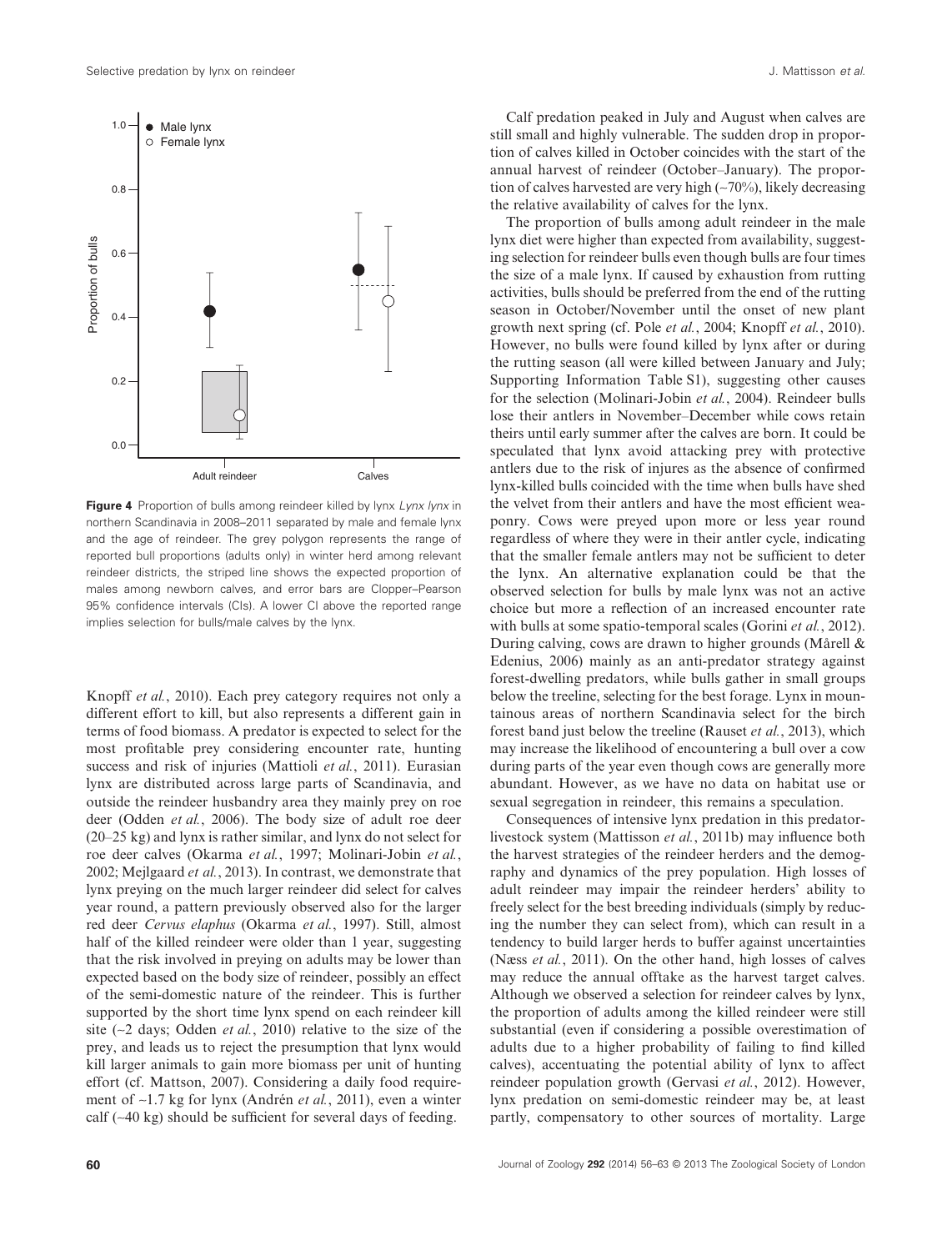herd sizes resulting in food limitation during harsh winters can result in increased mortality in reindeer (Tveraa *et al.*, 2007), and poor condition in reindeer cows increases predation rates on calves (Tveraa *et al.*, 2003). A compensatory relationship between mortality due to food limitation and predation can thus reduce the impact of predation on reindeer demography and population dynamics in areas with low productivity (Tveraa *et al.*, 2003, 2007) and in large herds with strong intraspecific competition. Hobbs *et al.* (2012) demonstrated that a combined effect of increased abundance of lynx, negative density dependence, latitude and unfavourable weather conditions decreased reindeer harvest in Sweden by reducing population growth. Thus, the impact of lynx predation on reindeer demography is likely shaped by both intrinsic and extrinsic factors which can be expected to vary between years, regions and countries.

We conclude that age and sex category of both predator and prey affected the selection patterns in our study. In addition, lynx selection for the different reindeer categories differed between seasons, probably determined by human harvest strategies. The seasonal selection rates reported here could be incorporated into compensation payment systems (Zabel & Holm-Müller, 2008; Mattisson *et al.*, 2011b; Næss *et al.*, 2011). A compensation system based on accurate predictions, reflecting the actual impact of predation, will hopefully lead to a reduction in conflict level and increase acceptance for carnivores. Research that enhances the understanding of predator–livestock interactions is thus important for the management of large carnivores especially in areas of high conflict.

# **Acknowledgements**

We thank P. & E. Segerström, T. Strømseth and J.M. Arnemo for catching and collaring the lynx. We thank many additional people that have contributed to data collection. The study was conducted within the frames of the Scandinavian Lynx Project (http://scandlynx.nina.no/) and was supported by the Swedish Environmental Protection Agency, the Norwegian Directorate for Nature Management, the Research Council of Norway, the World Wide Fund for Nature (Sweden), the Swedish Research Council for Environment, Agricultural Sciences and Spatial Planning (Formas), and the private foundations 'Olle och Signhild Engkvists Stiftelser' and 'Marie-Claire Cronstedts Stiftelse'. The county administrations in Troms and Finnmark counties and the carnivore management board in Region 8 and the Reindeer Development Fund in Norway provided considerable financial assistance.

# **References**

Andrén, H., Persson, J., Mattisson, J. & Danell, A.C. (2011). Modelling the combined effect of an obligate predator and a facultative predator on a common prey -lynx and wolverine predation on reindeer. *Wildl. Biol.* **17**, 33–43.

- Arnemo, J.M., Evans, A. & Fahlman, Å. (2011). Biomedical protocol for free-ranging brown bears, gray wolves, wolverines and lynx. Hedmark University College, Evenstad, Norway and Swedish University of Agricultural Sciences, Umeå, Sweden.
- Clutton-Brock, T. (1982). The functions of antlers. *Behaviour* **79**, 108–125.
- Cooley, H.S., Robinson, H.S., Wielgus, R.B. & Lambert, C.S. (2008). Cougar prey selection in a white-tailed deer and mule deer community. *J. Wildl. Manage.* **72**, 99–106.
- Fauchald, P., Tveraa, T., Yoccoz, N. & Ims, R.A. (2004). En økologisk bærekraftig reindrift. Hva begrenser naturlig produksjon og høsting? In *NINA Fagrapport* 76: 35 pp.
- Gaillard, J.M., Festa-Bianchet, M., Yoccoz, N.G., Loison, A. & Toigo, C. (2000). Temporal variation in fitness components and population dynamics of large herbivores. *Annu. Rev. Ecol. Syst.* **31**, 367–393.
- Gervasi, V., Nilsen, E.B., Sand, H., Panzacchi, M., Rauset, G.R., Pedersen, H.C., Kindberg, J., Wabakken, P., Zimmermann, B., Odden, J., Liberg, O., Swenson, J.E. & Linnell, J.D.C. (2012). Predicting the potential demographic impact of predators on their prey: a comparative analysis of two carnivore-ungulate systems in Scandinavia. *J. Anim. Ecol.* **81**, 443–454.
- Gorini, L., Linnell, J.D.C., May, R., Panzacchi, M., Boitani, L., Odden, M. & Nilsen, E.B. (2012). Habitat heterogeneity and mammalian predator-prey interactions. *Mamm Rev.* **42**, 55–77.
- Haglund, B. (1966). De stora rovdjurens vintervanor I. (Winter habits of the lynx (*Lynx lynx* L.) and wolverine (*Gulo gulo* L.) as revealed by tracking in the snow). *Viltrevy* **4**, 81–310.
- Hayward, M.W., Henschel, P., O'Brien, J., Hofmeyr, M., Balme, G. & Kerley, G.I.H. (2006). Prey preferences of the leopard (*Panthera pardus*). *J. Zool.* **270**, 298–313.
- Hayward, M.W., Jedrzejewski, W. & Jedrzewska, B. (2012). Prey preferences of the tiger *Panthera tigris*. *J. Zool.* **286**, 221–231.
- Hebblewhite, M., Paquet, P.C., Pletscher, D.H., Lessard, R.B. & Callaghan, C.J. (2003). Development and application of a ratio estimator to estimate wolf kill rates and variance in a multiple-prey system. *Wildl. Soc. Bull.* **31**, 933–946.
- Helle, T. & Kojola, I. (1993). Reproduction and mortality of Finnish semi-domesticated reindeer in relation to density and management strategies. *Arctic* **46**, 72–77.
- Herfindal, I., Brøseth, H., Kjørstad, M., Linnell, J., Odden, J., Persson, J., Stien, A. & Tveraa, T. (2011). Modellering av risikobasert erstatning for tap av tamrein til rovvilt – en vurdering av ulike datasetts egnethet, In *NINA Minirapport* 329: 24 pp., Norsk institutt for naturforskning, Trondheim.
- Hobbs, N.T., Andrén, H., Persson, J., Aronsson, M. & Chapron, G. (2012). Native predators reduce harvest of reindeer by Sami pastoralists. *Ecol. Appl.* **22**, 1640–1654.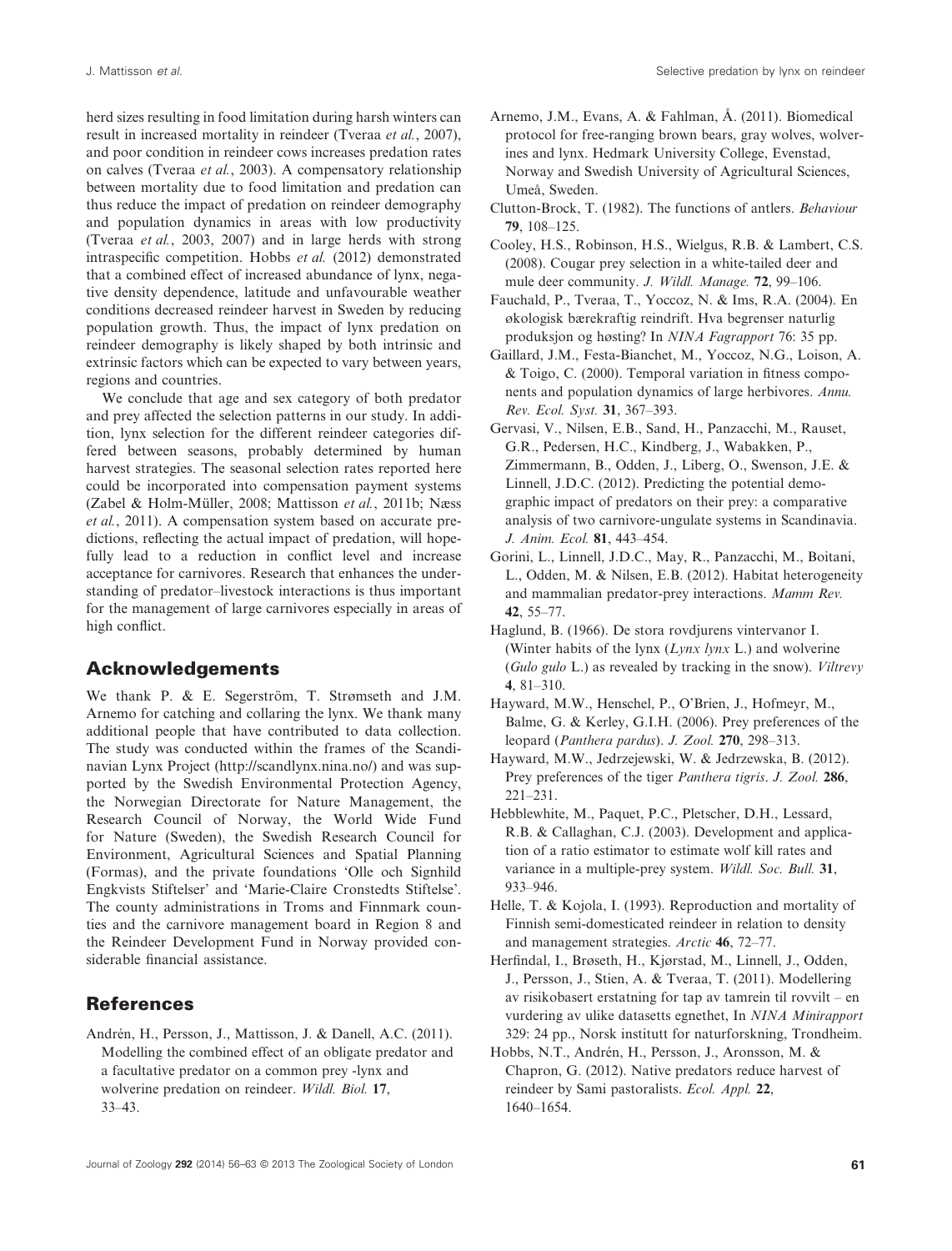Ims, R.A., Yoccoz, N.G., Brathen, K.A., Fauchald, P., Tveraa, T. & Hausner, V. (2007). Can reindeer overabundance cause a trophic cascade? *Ecosystems* **10**, 607–622.

Jedrzejewski, W., Schmidt, K., Milkowski, L., Jedrzejewska, B. & Okarma, H. (1993). Foraging by lynx and its role in ungulate mortality – the local (Bialowieza forest) and the Palearctic viewpoints. *Acta. Theriol.* **38**, 385–403.

Kamler, J.F., Klare, U. & Macdonald, D.W. (2012). Seasonal diet and prey selection of black-backed jackals on a smalllivestock farm in South Africa. *Afr. J. Ecol.* **50**, 299–307.

Knopff, K.H., Knopff, A.A., Kortello, A. & Boyce, M.S. (2010). Cougar kill rate and prey composition in a multiprey system. *J. Wildl. Manage.* **74**, 1435–1447.

Kojola, I. & Eloranta, E. (1989). Influences of maternal bodyweight, age, and parity on sex-ratio in semidomesticated reindeer (*Rangifer tarandus tarandus*). *Evolution* **43**, 1331– 1336.

Mattioli, L., Capitani, C., Gazzola, A., Scandura, M. & Apollonio, M. (2011). Prey selection and dietary response by wolves in a high-density multi-species ungulate community. *Eur. J. Wildl. Res.* **57**, 909–922.

Mattisson, J., Andrén, H., Persson, J. & Segerström, P. (2011a). Influence of intraguild interactions on resource use by wolverines and *Eurasian lynx*. *J. Mammal.* **92**, 1321– 1330.

Mattisson, J., Odden, J., Nilsen, E.B., Linnell, J.D.C., Persson, J. & Andrén, H. (2011b). Factors affecting Eurasian lynx kill rates on semi-domestic reindeer in northern Scandinavia: can ecological research contribute to the development of a fair compensation system? *Biol. Conserv.* **144**, 3009–3017.

Mattson, D.J. (Ed.) (2007) Mountain lions of the Flagstaff Uplands 2003–2006 progress report. USGS Open-File Report 2007-1062.

Mårell, A. & Edenius, L. (2006). Spatial heterogeneity and hierarchical feeding habitat selection by reindeer. *Arct. Antarct. Alp. Res.* **38**, 413–420.

Mejlgaard, T., Loe, L.E., Odden, J., Linnell, J.D.C. & Nilsen, E.B. (2013). Lynx prey selection for age and sex classes of roe deer varies with season. *J. Zool.* **289**, 222–228.

Meriggi, A. & Lovari, S. (1996). A review of wolf predation in southern Europe: does the wolf prefer wild prey to livestock? *J. Appl. Ecol.* **33**, 1561–1571.

Molinari-Jobin, A., Molinari, P., Breitenmoser-Wursten, C. & Breitenmoser, U. (2002). Significance of lynx *Lynx lynx* predation for roe deer *Capreolus capreolus* and chamois *Rupicapra rupicapra* mortality in the Swiss Jura Mountains. *Wildl. Biol.* **8**, 109–115.

Molinari-Jobin, A., Molinari, P., Loison, A., Gaillard, J.M. & Breitenmoser, U. (2004). Life cycle period and activity of prey influence their susceptibility to predators. *Ecography* **27**, 323–329.

Næss, M.W., Bardsen, B.J., Pedersen, E. & Tveraa, T. (2011). Pastoral herding strategies and governmental management

objectives: predation compensation as a risk buffering strategy in the Sami reindeer husbandry. *Hum. Ecol.* **39**, 489– 508.

Odden, J., Linnell, J.D.C. & Andersen, R. (2006). Diet of Eurasian lynx, *Lynx lynx,* in the boreal forest of southeastern Norway: the relative importance of livestock and hares at low roe deer density. *Eur. J. Wildl. Res.* **52**, 237– 244.

Odden, J., Herfindal, I., Linnell, J.D.C. & Andersen, R. (2008). Vulnerability of domestic sheep to lynx depredation in relation to roe deer density. *J. Wildl. Manage.* **72**, 276– 282.

Odden, J., Mattisson, J., Rauset, G.R., Linnell, J.D.C., Persson, J., Segerström, P. & Andrén, H. (2010). Er skadefelling av gaupe og jerv selektiv? (Is lethal control of lynx and wolverine selective?). NINA report 601, 20 pp., Norsk institutt for naturforskning, Trondheim.

Okarma, H., Jedrzejewski, W., Schmidt, K., Kowalczyk, R. & Jedrzejewska, B. (1997). Predation of Eurasian lynx on roe deer and red deer in Bialowieza Primeval Forest, Poland. *Acta Theriol* **42**, 203–224.

Owen-Smith, N. & Mills, M.G.L. (2008). Predator-prey size relationships in an African large-mammal food web. *J. Anim. Ecol.* **77**, 173–183.

Pedersen, V.A., Linnell, J.D.C., Andersen, R., Andrén, H., Lindén, M. & Segerström, P. (1999). Winter lynx *Lynx lynx* predation on semi-domestic reindeer *Rangifer tarandus* in northern Sweden. *Wildl. Biol.* **5**, 203–211.

Pole, A., Gordon, I.J., Gorman, M.L. & MacAskill, M. (2004). Prey selection by African wild dogs (*Lycaon pictus*) in southern Zimbabwe. *J. Zool.* **262**, 207–215.

Rauset, G.R., Mattisson, J., Andrén, H., Chapron, G. & Persson, J. (2013). When species' ranges meet: assessing differences in habitat selection between sympatric large carnivores. *Oecologia* **172**, 701–711.

Sinclair, A.R.E., Mduma, S. & Brashares, J.S. (2003). Patterns of predation in a diverse predator-prey system. *Nature* **425**, 288–290.

Swenson, J.E. & Andrén, H. (2005). A tale of two countries: large carnivore depredation and compensation schemes in Sweden and Norway. In *People and Wildlife Conflict or Coexistence?*: 323–339. Woodroffe, R., Thirgood, S. & Rabinowitz, A. (Eds). London: Cambridge University Press.

Tveraa, T., Fauchald, P., Henaug, C. & Yoccoz, N.G. (2003). An examination of a compensatory relationship between food limitation and predation in semi-domestic reindeer. *Oecologia* **137**, 370–376.

Tveraa, T., Fauchald, P., Yoccoz, N.G., Ims, R.A., Aanes, R. & Hogda, K.A. (2007). What regulate and limit reindeer populations in Norway? *Oikos* **116**, 706–715.

Vijayan, S., Morris, D.W. & McLaren, B.E. (2012). Prey habitat selection under shared predation: tradeoffs between risk and competition? *Oikos* **121**, 783–789.